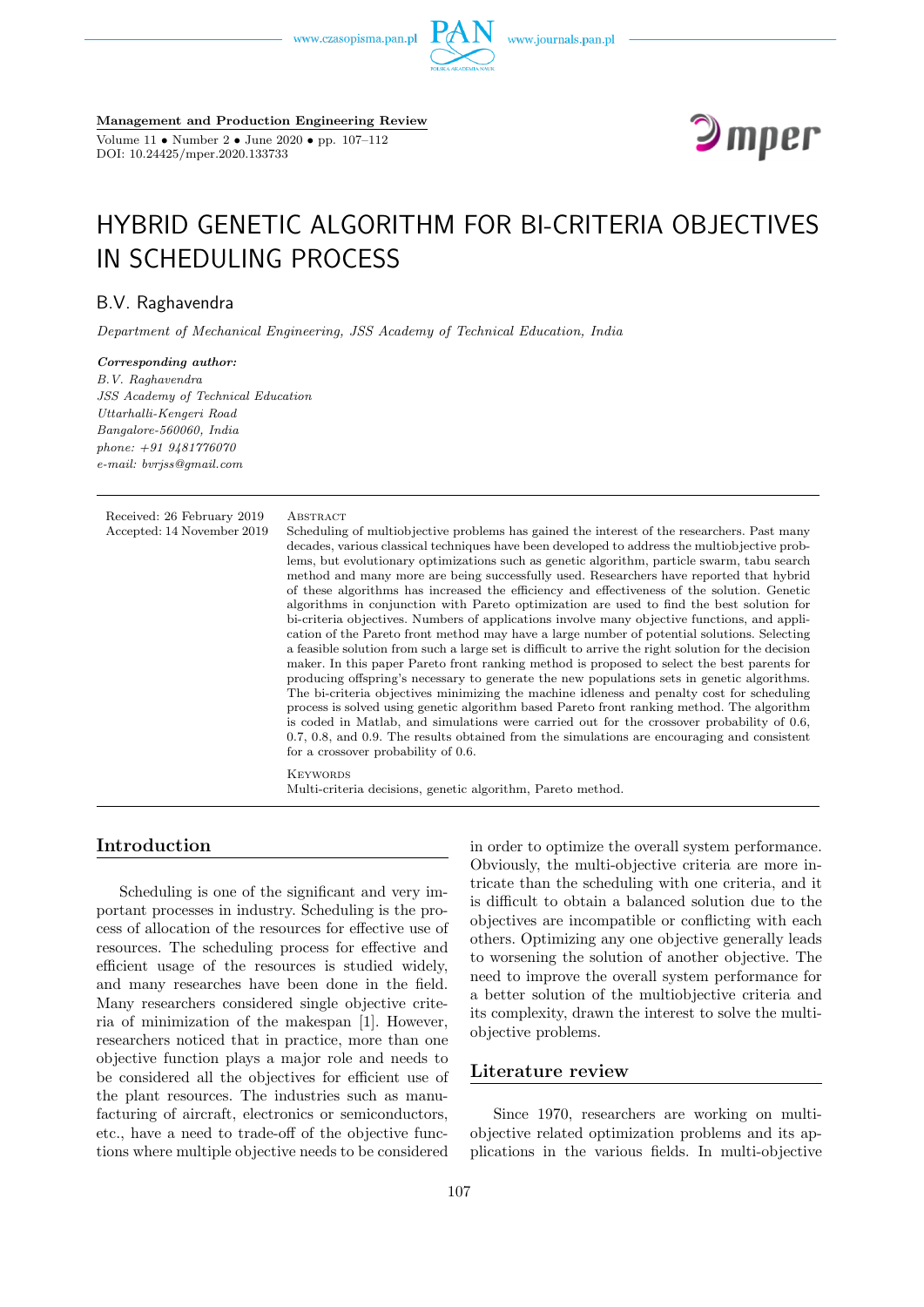

#### *Management and Production Engineering Review*

problems, overall system performance will be improved by simultaneously considering more than one objective [2]. Decision making in the real world related problems gain the interest and involve multiple and incompatible objectives that need to be addressed while considering the various constraints. A single solution may not exist in multi-objective problems, which is not an excellent solution with respect to the objectives considered. In search of a better solution in the larger space considering stated objectives, non -dominated solution would yield a good result but poor in one or more objectives.

A set of optimal solution is possible to obtain in multi-objective optimizations which are having conflicting objective functions. The optimal set includes the best solution with respect to all objective functions. This set of optimal or non dominated solution in multi-objective optimization (MOPs), is called Pareto optimal solution which is proposed by Vilfredo Pareto in 1896.

Due to the complexity in solving multi-objective optimization problems using deterministic techniques, evolutionary process using computer program would reach the compromised values of various objective functions. Meta-heuristics search tools such as genetic algorithms, simulated annealing, tabu search, and particle swarm optimization have become gained the interest of the researchers to solve the problems with complexity in the multi-objective functions. Significant attention has been given to genetic algorithm (GA) with respect to complexity in the scheduling process. The scheduling in the genetic algorithm domain has the vital research in the field of artificial intelligence and operational research [3]. Researchers have established the four approaches to solve the multi-objective scheduling problems such as:

- Weighting objective method: A single objective function has obtained by combination of weighted values of the objective functions considered in the optimization problems. This method needs the additional information about the comparative importance of the objective function or weights of the decision makers.
- Hierarchical optimization method: In this method ranking the objective functions in decreasing order of their importance by the decision maker. Every individual objective function is then minimized considering to a constraint that prevent the minimum of the new function to exceed minimum of the previously obtained functional value.
- Goal programming method: This method expresses the satisfying goal of the objective functions by considering constraints. The method aim is to

find a good solution of pre-defined goals for each objective.

• Pareto approach: The Pareto approach generates the complete non-dominated set or to approximate a set of good solutions. In the Pareto method, improvements is a change in the allocation that makes at least one solution or preference objective function is better off without making any other individual objective worse off.

In the last twenty years, evolutionary algorithms have demonstrated the advantage in obtaining solutions to the MOPs. Researchers have developed various approaches in solving multi-objective problems through evolutionary algorithms (MOEAs). Goldberg [4] recommended the application of the Pareto front method [5] to arrange a set of solutions for MOPs. Pareto method is applied to rank the quality of the solutions which consists of multi-objective values; the procedure to sort out the solution is called non-dominated sorting. In non-dominated sorting, the values of the objective functions are compared and divided into a number of ranks. Smaller ranks in the solution are better than those in a larger rank. In 1995 the non-dominated sorting is first adopted in NSGA [6] then it has become commonly adopted in MOEAs. The most important concerned in the MOEAs are effectiveness and efficiency of the algorithm. In the existing MOEAs, environmental selection is adopted for non-dominated sorting, and additional criteria are suggested to distinguish the solution of the same rank.

Among the many-objective optimization approaches, sorting of non-dominated method has gained the interest and used by many researchers in solving multiobjective problems through evolutionary algorithms (MOEAs). Pareto dominance phenomenon [7], deteriorates the effectiveness of the many-objective optimization problems (MaOPs). Researchers have adopted Pareto non-dominated method to solve MOEAs to address MaOPs, GrEA [8], NSGA-III [9], KnEA [10], and LMEA [11]. Some research papers have reported that decomposition based MOEAs with dominance used in the nondominated sorting gives the most effective solution in MOEA/DD [12], and BCE-MOEA/D [13]. Due to the efficiency and computational cost of the nondominated sorting, its application in the MOEAs becomes another issue. It is experimented of NSAG-II consumes more runtime when the population size of 1000 and maximum of 500 generations in the case to solve a bi-criteria objectives DTLZ1. Literatures are reported that the computational cost will be higher in the case of the larger population size and number of objective functions considered. Hence,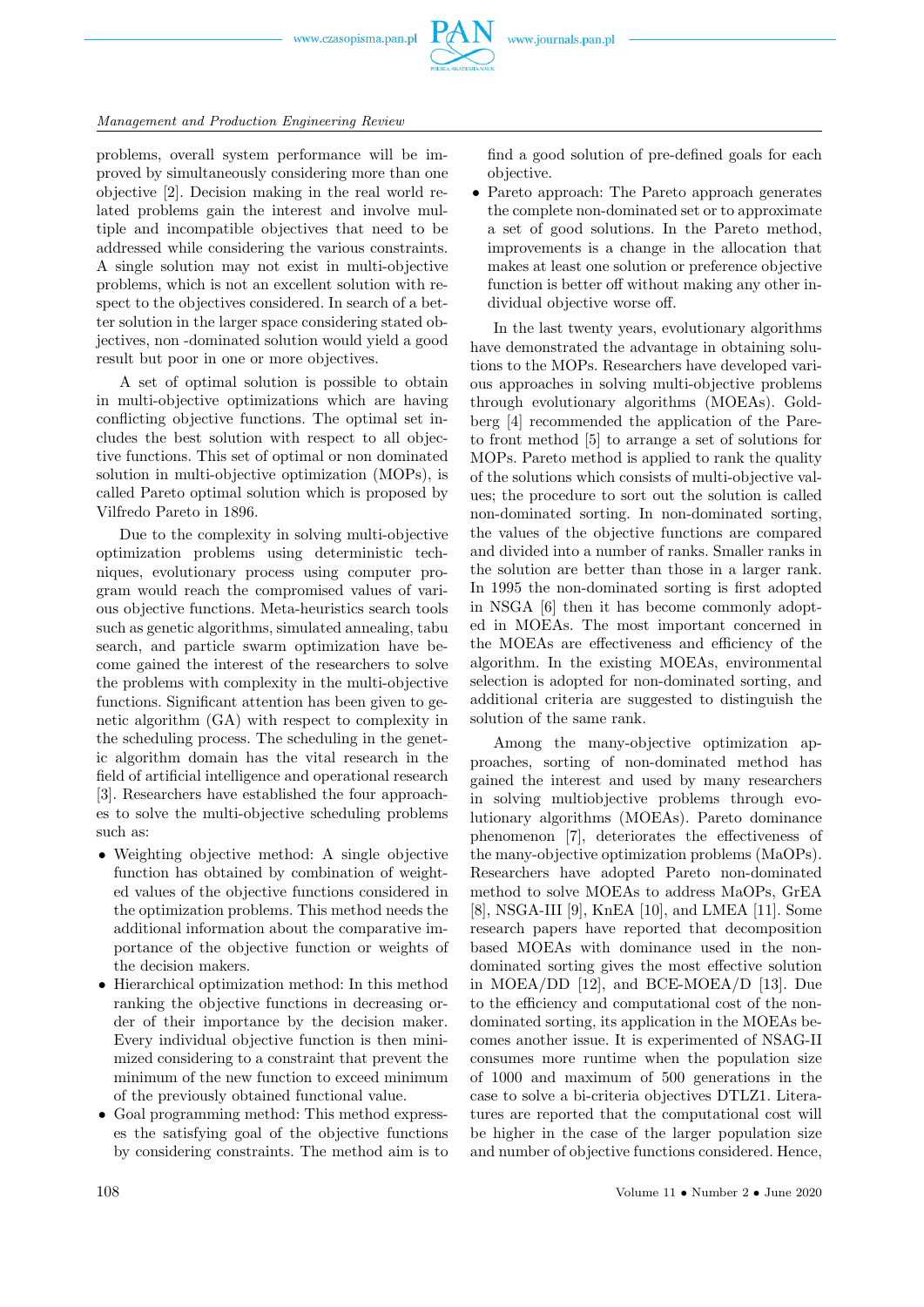www.czasopisma.pan.pl



it becomes an important issue to address the computational cost and efficiency to improve the nondominated sorting algorithms. Some of the improved algorithms are considered non-dominated ranking approach, Jensen's sort, deductive sort [14], and an efficient non-dominated sorting (ENS) [15]. Researchers have developed few tailored non-dominated sorting algorithms to solve MaOPs, such as corner sort [16], T-ENS [11], and A-ENS [17]. Though the many algorithms developed to address the effectiveness and efficiency of non-dominated sorting, much focus has not been devoted to analyze them in MOEAs, particularly for solving MaOPs.

The Pareto optimization process could be used in the evolutionary methodology. Algorithms such as the genetic algorithm apply evolutionary processes to generate non-dominated set of solutions by the biologically inspired evolutionary method. The solution obtained with the genetic algorithm multiobjective method may not be Pareto optimal, but the algorithm is designed to evolve a good solution to approach the Pareto front to get diversity existing in the Pareto front in order to obtain a reasonably good solution.

At the end of the Pareto analysis, decision makers are needed to select a only one solution from the available large number of sets of optimal solutions. Several researchers have developed various approaches to help the decision maker for selection of the best solution. In the various approaches convergence and diversity are two criteria which need to be balanced to obtain an efficient Pareto front. Two approaches such as one-at-a-time strategy and simultaneous strategy have been used to address the problems [18] in the Pareto -optimal front analysis.

In Fig. 1, the population is ranked in three ranks based on non-dominated sorting. The solutions of each rank are mutually non-dominated; in the population of P, the solutions of first rank cannot be dominated by any other solution in the population; with non-dominated sorting, the quality of results in a population can be greatly distinguished, and this approach has been generally adopted in MOEAs [19].



Fig. 1. Non dominated sorting.

## **General proposed algorithm**

In this method randomly generated the population size of 'N' is generated initially. Bi-criteria objective functions, total idleness of the machine cost, and penalty cost for each population is determined and assigned Pareto dominance rank based on nondominated sorting. Then the priority rank is assigned to every population based on Pareto dominance rank and also its position with respect to the other solutions in the same rank. Parent population for offspring generation is chosen based on dominance rank. New offsprings are generated using crossover and mutation operator. The population of size N for the next subsequent generation is equal to the selected parent population (based on Pareto rank) and offspring generated. The process is repeated till to the given number of generations/iterations.

#### **General algorithm framework**

Input parameters: Population  $=$  P, Population  $size = N$ :

- 1)  $P \leftarrow$  Start the population of size N.
- 2) Determine Objective functions.
- 3)  $F \leftarrow$  Nondominated\_sorting (P)
- 4) Select the best parents based on priority rank. If multiple solutions have same rank then based on the combined objective function the solutions will be selected
- 5) Generate offsprings  $\leftarrow$  Crossover operator and Mutation operator.
- 6) Population size N for next generations  $\leftarrow$  combining best parents and offspring
- 7) Repeat 2 to 6 till termination of the algorithm.

## **Problem formulation**

The problem has been formulated considering the data set for experimentation as mentioned in the Table 1. The experimentation has been carried out on parallel machines considering two objective functions such as minimizing the idleness of the machine, and the penalty cost. The algorithm is designed and coded in Matlab to meet the stated objective functions. The input parameters considered for the experimentation are a number of parallel machines (m), the number of setups (Si), J-number of jobs/part types and batch quantity (bj) for each job type. The experimentation is carried out on six parallel machines. The numbers of setups are required to complete the operations are three and ten part types with a batch quantity of '10' are assumed.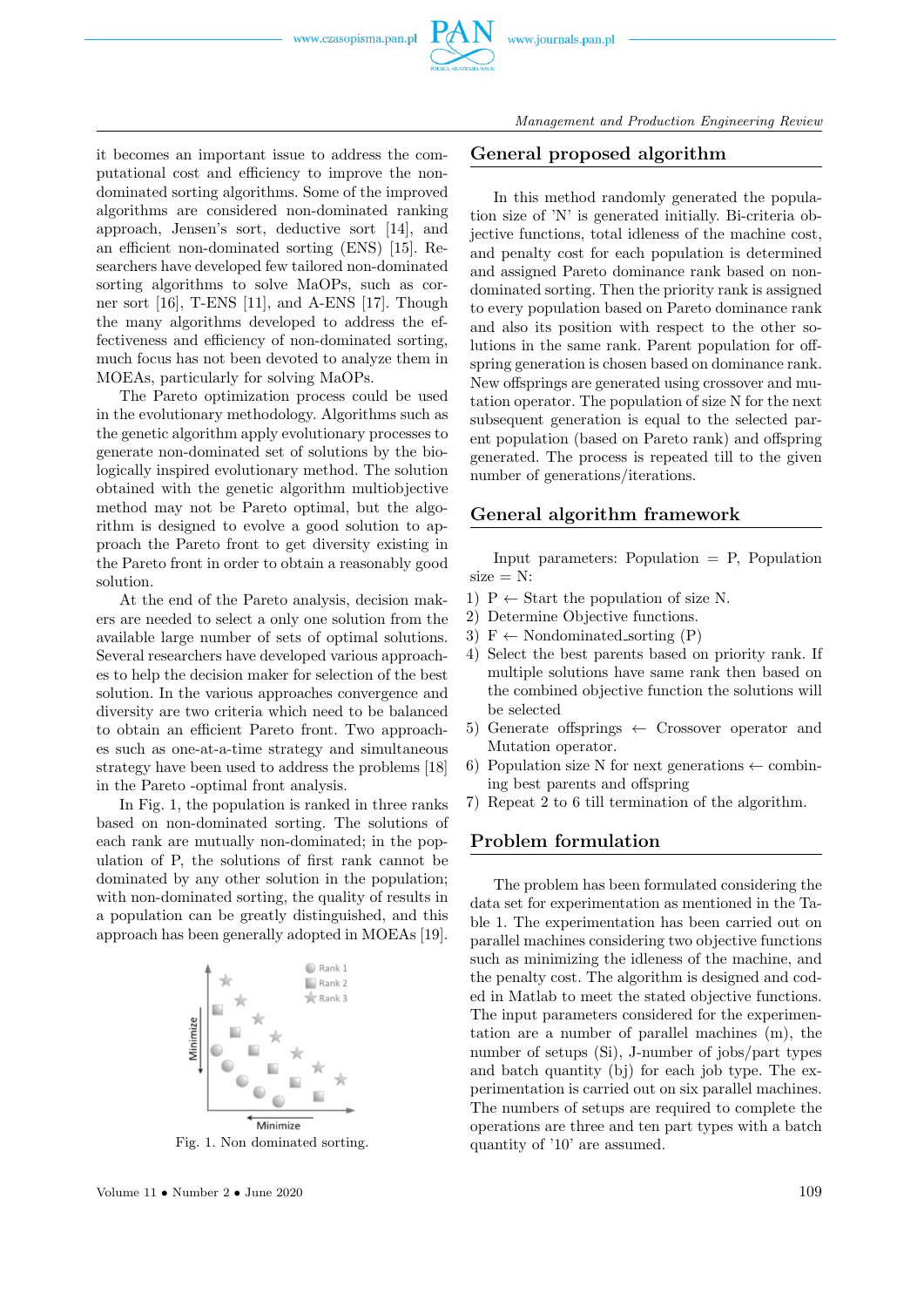



| Table 1<br>Data set for experimentation.    |            |                |                |                |                |                |    |    |    |      |       |  |
|---------------------------------------------|------------|----------------|----------------|----------------|----------------|----------------|----|----|----|------|-------|--|
| Part type $(J_i)$                           |            |                | 2              | 3              | 4              | 5              | 6  | 7  | 8  | 9    | 10    |  |
| Operations time in min.                     | Set up-I   | 62             | 53             | 38             | 34             | 32             | 33 | 31 | 75 | 6.78 | 17.34 |  |
|                                             | Set up-II  | 44             | 46             | 38             | 31             | 19             | 31 | 30 | -  |      | 5.15  |  |
|                                             | Set up-III | $\overline{2}$ | -              | 20             | 10             | 10             | 9  | 16 | -  |      | 15    |  |
| Due Day $(dbJ_i)$                           |            | $\overline{2}$ | $\overline{2}$ | $\overline{2}$ | $\overline{2}$ | $\overline{2}$ |    |    |    |      |       |  |
| Penalty Cost Rs./Day/Batch $(\text{pbJ}_i)$ |            | 10             | 12             | 12             | 13             | 9              | 11 | 11 | 14 | 8    | 10    |  |

In this work the genetic algorithm is used to determine the best solution for bi-objective criteria based on Pareto front non-dominated sorting method. Initially, population size of 20 are randomly generated. Each population/chromosome is calculated for objective functions and the first best 12 parents have been selected for the next generation based on Pareto front non-dominated sorting. Since the scheduling problem is based on NP hard, combinatorial type and hence partially mapped cross operator is used followed by mutation operator. A large number of trials were conducted to decide and found that the algorithm yields a good solution within the 30 generations. The experimentation was conducted for various crossover probabilities of 0.6, 07, 0.8 and 0.9.

#### **Results and discussion**

The study was carried out for various crossover probabilities of 0.6, 0.7, 0.8 and 0.9 and the results are presented in Figs 2 to 7. The number of iterations was conducted for 30 generations and found that the solutions were not converged after 23rd iteration. The results for bi-criteria objective functions of minimizing cost of machine idleness and penalty cost were presented and found that the steady state pattern of results for the crossover probability of 0.6 till to the generation of 17 and further it is converged in the case of machine idleness cost, then the steady state till the end of the generation. The results of objective functions for crossover probability 0.7 and 0.9 are shown and analyzed that it exhibits an unsteady pattern of solutions. The results shown in the graph are steady till 23rd generation and further found nonconvergence in the case of cross over probability of 0.8. In Fig. 6, number of non-dominated fronts based on Pareto sorting for each generation are presented. Figure 7 shows the total cost for crossover probability of 0.6, 0.7, 0.8 and 0.9. In the Fig. 6, it is evident that the number of non dominated fronts is varied at a considerable extend from generation to generation and does not yield steady state pattern of results. The crossover probability of 0.6 is giving the best solution for both the objective functions and also better results for a combined cost of both the objective functions. The experiments were conducted on Intel R Core(TM) I 7-6700 CPU @3.4GHZ. The designed algorithm helps the decision maker to analyze the bi-criteria objectives more effectively.



110 Volume 11 • Number 2 • June 2020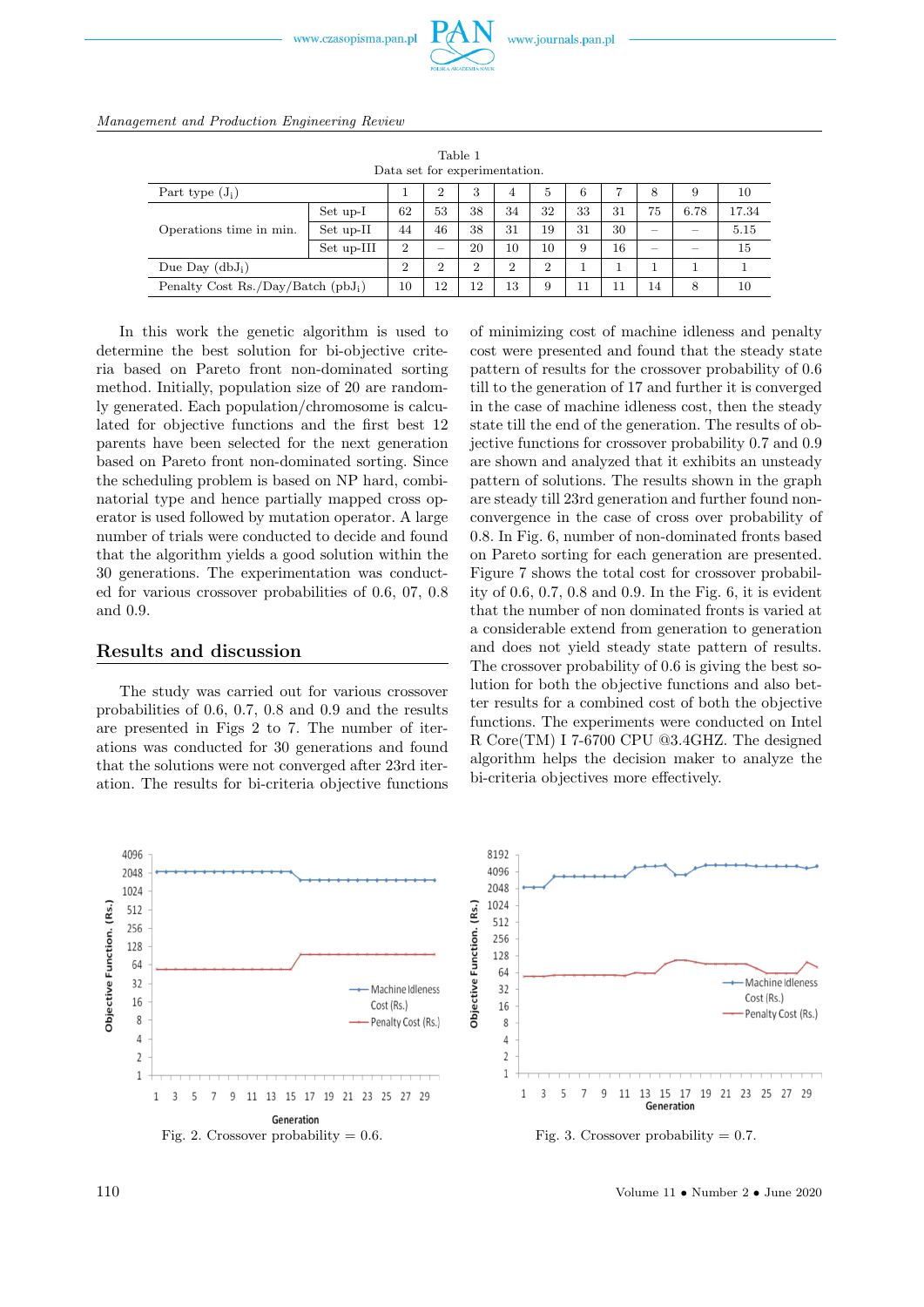



#### **References**

- [1] Wang X., Zhang C., Gao L., Li P., *A survey and future trend of study on multi-objective scheduling*, 2008 Fourth International Conference on Natural Computation, 6, 382–391, 2008.
- [2] Reddy B.S.P., Rao C.S.P., *A hybrid multi-objective GA for simultaneous scheduling of machines and AGVs in FMS*, International Journal of Advanced Manufacturing Technology, 31, 5–6, 602–613, 2006.
- [3] Gen M., Lin L., *Multiobjective genetic algorithm for scheduling problems in manufacturing systems*, Industrial Engineering & Management Systems, 11, 4, 310–330, 2012.
- [4] Goldberg D.E., *Genetic algorithms in search, optimization, and machine learning*, Addison-Wesley, Boston, 1989.
- [5] Miettinen K., *Nonlinear multiobjective optimization*, Springer, New York, 1999.
- [6] Srinivas N., Deb K., *Multiobjective optimization using nondominated sorting in genetic algorithms*,



**Crossover Probability** 

 $0.8$ 

 $0.9$ 

 $0.7$ 

 $0.6$ 

Journal of Evolutionary Computation, 2, 3, 221– 248, 1995.

- [7] Li B., Li J., Tang K., Yao X., *Many-objective evolutionary algorithms: a survey*, ACM Computing Surveys, 48, 1, 13, 2015.
- [8] Yang S., Li M., Liu X., Zheng J., A grid-based evolu tionary algorithm for many-objective optimization, IEEE Transactions on Evolutionary Computation, 17, 5, 721–736, 2013.
- [9] Deb K., Jain H., *An evolutionary many-objective optimization algorithm using reference-point based non-dominated sorting approach. Part I: solving problems with box constraints*, IEEE Transactions on Evolutionary Computation, 18, 4, 577–601, 2014.
- [10] Zhang X., Tian Y., Jin Y., *A knee point driven evolutionary algorithm for many-objective optimization*, IEEE Transactions on Evolutionary Computation, 19, 6, 761–776, 2014.
- [11] Zhang X., Tian Y., Cheng R., Jin Y., *A decision variable clustering-based evolutionary algo-*

*Management and Production Engineering Review*